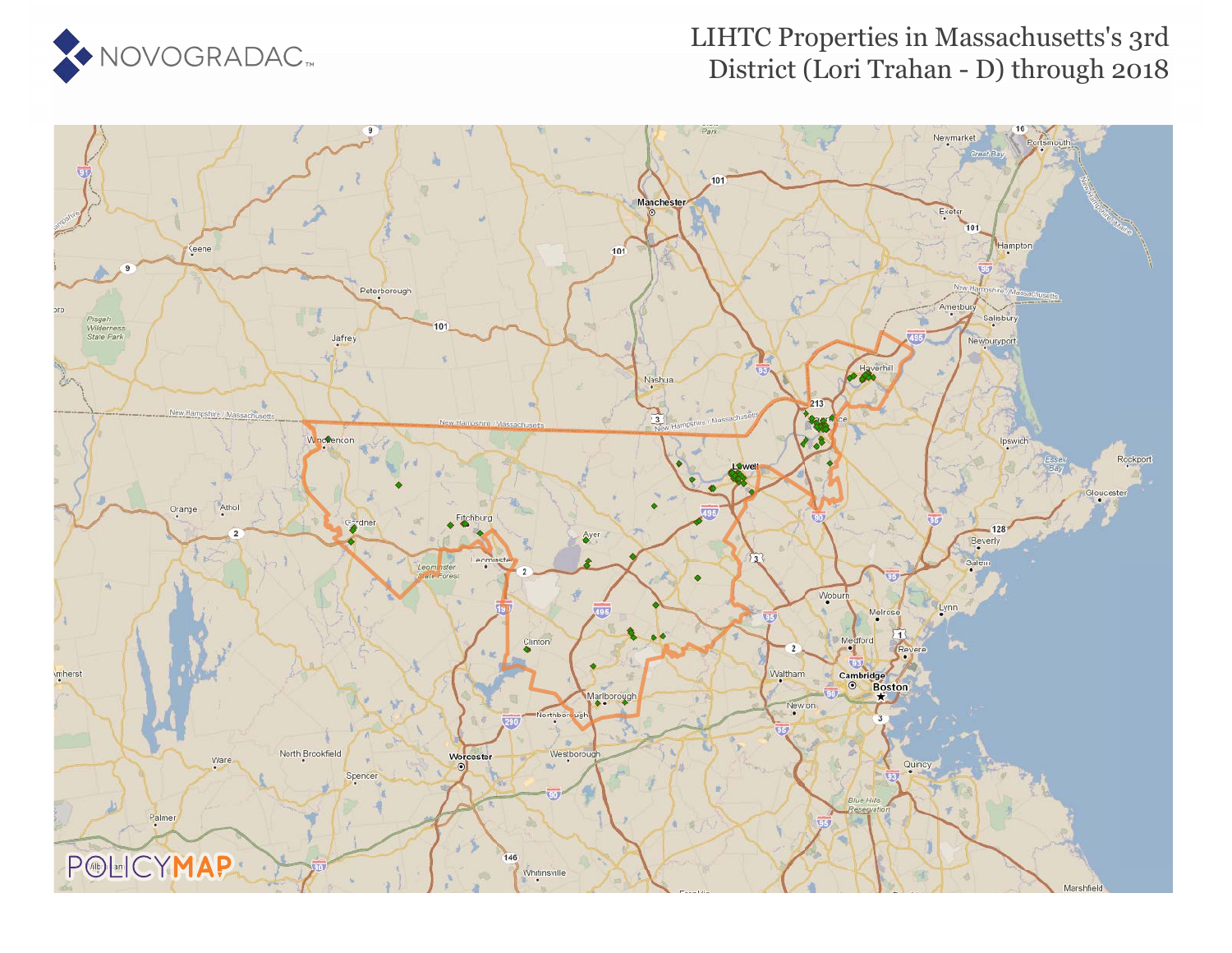| <b>Project Name</b>                                           | <b>Address</b>                                                 | <b>City</b>                                   | <b>State</b> | <b>Zip Code</b> | Nonprofit<br><b>Sponsor</b> | <b>Allocation</b><br><b>Year</b> | <b>Annual</b><br><b>Allocated</b><br><b>Amount</b> | <b>Year Placed</b><br>in Service | <b>Construction Type</b>        | <b>Total</b><br><b>Units</b> | Low<br>Income<br><b>Units</b> | <b>Rent or</b><br>Income<br><b>Ceiling</b> | <b>Credit</b><br>Percentage    | Tax-<br><b>Exempt</b><br><b>Bond</b> | <b>HUD Multi-</b><br>Family<br><b>Financing/Rental</b><br><b>Assistance</b> |
|---------------------------------------------------------------|----------------------------------------------------------------|-----------------------------------------------|--------------|-----------------|-----------------------------|----------------------------------|----------------------------------------------------|----------------------------------|---------------------------------|------------------------------|-------------------------------|--------------------------------------------|--------------------------------|--------------------------------------|-----------------------------------------------------------------------------|
| <b>WINTER STREET</b><br><b>SCHOOL</b>                         | 165 WINTER<br><b>STREET</b>                                    | <b>HAVERHILL</b>                              | MA           | 1830            | Yes                         | 2016                             | \$204,293                                          | 2015                             | <b>Acquisition and Rehab 55</b> |                              | 55                            | 60% AMGI                                   | $70\,\%$ present $\,$ No value |                                      | $\mathbf{N}\mathbf{o}$                                                      |
| STONY BROOK<br>VILLAGE                                        | 2 COAKLEY<br>$\ensuremath{\mathsf{CIRCLE}}$                    | <b>WESTFORD</b>                               | MA           | 1866            | No                          | 2015                             | \$1,116,339                                        | 2015                             | Acquisition and Rehab 98        |                              | 98                            | 60% AMGI                                   | 70 % present<br>value          |                                      |                                                                             |
| <b>DUCK MILL</b>                                              | 4 UNION<br><b>STREET</b>                                       | LAWRENCE                                      | MA           | 1841            | Yes                         | 2017                             | \$1,000,000                                        | 2016                             | Acquisition and Rehab 73        |                              | 73                            | $60\%$ AMGI                                | 70 % present<br>value          |                                      | $\rm \bf No$                                                                |
| <b>HARBOR PLACE AT</b><br><b>MERRIMACK</b>                    | 44 MERRIMACK HAVERHILL<br><b>STREET</b>                        |                                               | MA           | 1830            | Yes                         | 2017                             | \$900,000                                          | 2016                             | Acquisition and Rehab 50        |                              | 50                            | 60% AMGI                                   | 70 % present<br>value          |                                      | $\mathbf{N}\mathbf{o}$                                                      |
| <b>MASSACHUSETTS</b><br>MILLS <sub>3</sub>                    | <b>300 MASS</b><br><b>MILLS DRIVE</b>                          | <b>LOWELL</b>                                 | MA           | 1852            | No                          | 2017                             | \$1,000,000                                        | 2016                             | Acquisition and Rehab 70        |                              | 70                            | 60% AMGI                                   | 70 % present<br>value          |                                      | $\rm \bf No$                                                                |
| TENNEY PLACE PHASE<br>$\mathbf{1}$                            | <b>101 WEST</b><br>LOWELL PLACE, HAVERHILL<br><b>BUILDING1</b> |                                               | MA           | 1830            | No                          | 2017                             | \$1,000,000                                        | 2016                             | <b>New Construction</b>         | 72                           | 72                            | 60% AMGI                                   | 70 % present<br>value          |                                      | $\mathbf{N}\mathbf{o}$                                                      |
| <b>AMERICAN WOOLEN</b><br><b>MILLS</b>                        | WOOD WAY                                                       | <b>LAWRENCE</b>                               | MA           |                 |                             | Insufficient<br>Data             | \$0                                                | Insufficient<br>Data             | Not Indicated                   | 35                           | $\mathbf 0$                   |                                            | Not<br>Indicated               |                                      |                                                                             |
| <b>GREAT BRIDGE</b><br>LUNENBURG INC                          | 1 TRI TOWN DR LUNENBURG                                        |                                               | MA           | 1462            |                             | Insufficient<br>Data             | $\$0$                                              | Insufficient<br>Data             | Not Indicated                   | 62                           | $\bf{0}$                      |                                            | Not<br>Indicated               |                                      |                                                                             |
| <b>HAVERHILL</b><br><b>VETERANS HOUSING</b>                   | 2 REED ST                                                      | <b>HAVERHILL</b>                              | MA           | 1832            |                             | 2013                             | \$0                                                | Insufficient<br>Data             | Not Indicated                   | 27                           | $\bf{0}$                      |                                            | Not<br>Indicated               |                                      |                                                                             |
| PRI OLD MILL GLEN<br>${\rm LLC}$                              | 410 DAWN RD                                                    | <b>MAYNARD</b>                                | MA           | 1754            |                             | Insufficient<br>Data             | $\$0$                                              | Insufficient<br>Data             | Not Indicated                   | 50                           | $\bf{0}$                      |                                            | Not<br>Indicated               |                                      |                                                                             |
| <b>RESIDENCES AT</b><br>STONY BROOK PHASE<br>$\boldsymbol{2}$ | 7 FARMERS<br>WAY                                               | <b>WESTFORD</b>                               | MA           | 1886            |                             | 2013                             | $\$0$                                              | Insufficient<br>Data             | Not Indicated                   | 36                           | $\bf{0}$                      |                                            | Not<br>Indicated               |                                      |                                                                             |
| UNITY PLACE LLC                                               | 482 MOODY ST LOWELL                                            |                                               | MA           | 1854            |                             | Insufficient<br>Data             | $\boldsymbol{\mathsf{S}}\boldsymbol{\mathsf{0}}$   | Insufficient<br>Data             | Not Indicated                   | 23                           | $\bf{0}$                      |                                            | Not<br>Indicated               |                                      |                                                                             |
| WHITMAN WOODS I                                               | LN                                                             | $2$ LONGFELLOW $\,$ TYNGSBOROUGH $\,$ MA $\,$ |              | 1879            |                             | $\bold{Insufficient}$<br>Data    | $\$0$                                              | Insufficient<br>Data             | Not Indicated                   | 71                           | $\bf{0}$                      |                                            | Not<br>Indicated               |                                      |                                                                             |

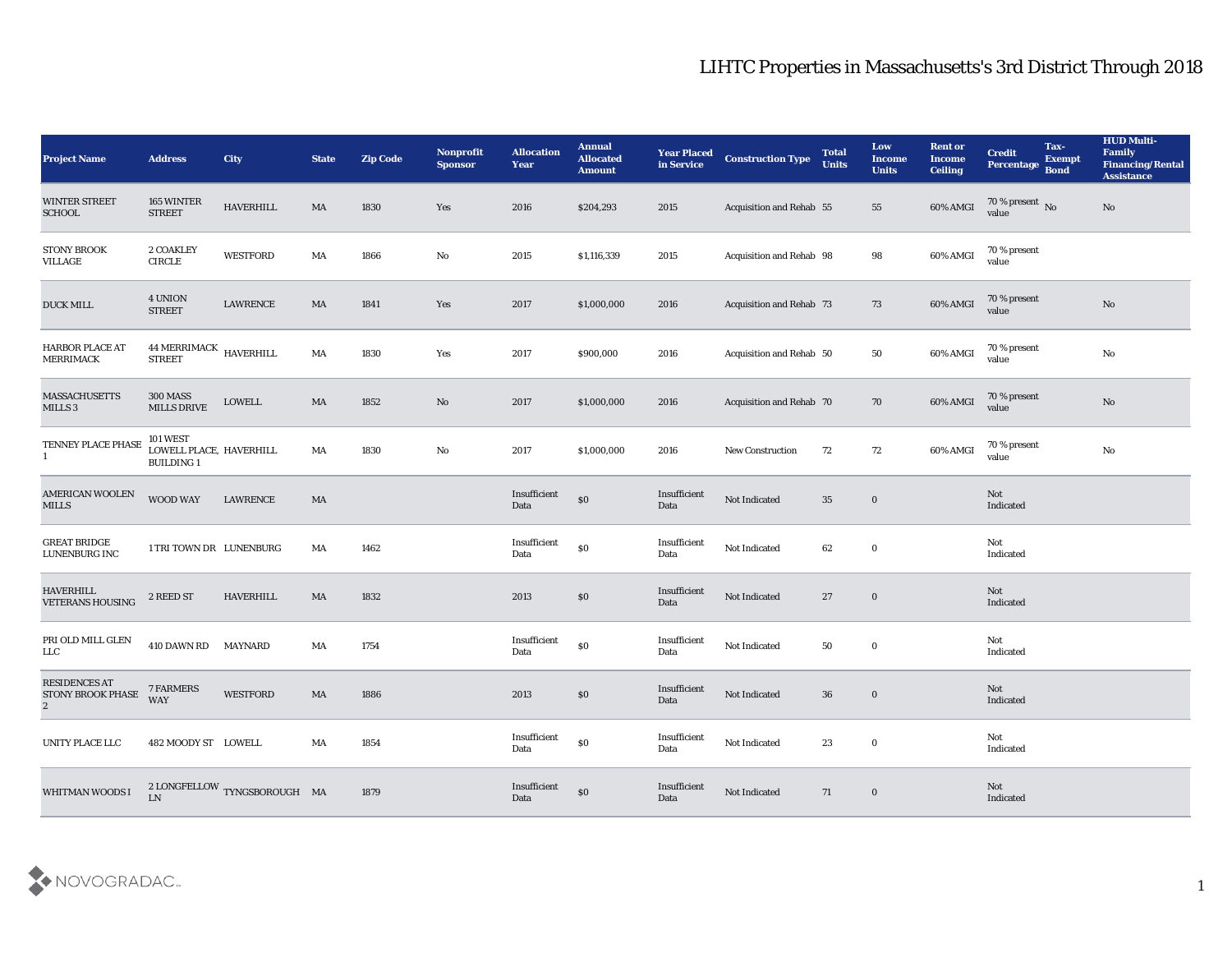| <b>Project Name</b>                       | <b>Address</b>                                     | <b>City</b>      | <b>State</b>           | <b>Zip Code</b> | Nonprofit<br><b>Sponsor</b> | <b>Allocation</b><br><b>Year</b> | <b>Annual</b><br><b>Allocated</b><br><b>Amount</b> | <b>Year Placed</b><br>in Service | <b>Construction Type</b>  | <b>Total</b><br><b>Units</b> | Low<br><b>Income</b><br><b>Units</b> | <b>Rent or</b><br><b>Income</b><br><b>Ceiling</b> | <b>Credit</b><br><b>Percentage</b>             | Tax-<br><b>Exempt</b><br><b>Bond</b> | <b>HUD Multi-</b><br>Family<br><b>Financing/Rental</b><br><b>Assistance</b> |
|-------------------------------------------|----------------------------------------------------|------------------|------------------------|-----------------|-----------------------------|----------------------------------|----------------------------------------------------|----------------------------------|---------------------------|------------------------------|--------------------------------------|---------------------------------------------------|------------------------------------------------|--------------------------------------|-----------------------------------------------------------------------------|
| MERRIMACK STREET<br>HOUSING               | 442<br>${\tt MERRIMACK\,ST}$ LOWELL                |                  | MA                     | 1854            | Yes                         | 2006                             | \$88,720                                           | 2007                             | Acquisition and Rehab 12  |                              | 12                                   | 60% AMGI                                          | $30\,\%$ present $\,$ Yes value                |                                      |                                                                             |
| NORTH CANAL APTS                          | 17 JAMES ST                                        | LOWELL           | MA                     | 1854            | Yes                         | 2006                             | \$1,243,928                                        | 2007                             | Acquisition and Rehab 267 |                              | 265                                  | 60% AMGI                                          | 30 % present Yes<br>value                      |                                      |                                                                             |
| <b>MARLAND PLACE</b>                      | <b>15 STEVENS ST ANDOVER</b>                       |                  | MA                     | 1810            | No                          | 1994                             | \$0                                                | 1996                             | Acquisition and Rehab 129 |                              | 26                                   | 50% AMGI                                          | 30 % present $_{\rm Yes}$<br>value             |                                      |                                                                             |
| <b>JAYCEE PLACE APTS</b>                  | 22 BOWERS ST LOWELL                                |                  | MA                     | 1854            | No                          | 1998                             | \$0                                                | 1999                             | Acquisition and Rehab 137 |                              | 130                                  | 60% AMGI                                          | $30\,\%$ present $\,$ Yes value                |                                      |                                                                             |
| <b>MILLFALLS APTS</b>                     | 51 OSGOOD ST METHUEN                               |                  | MA                     | 1844            | No                          | 1998                             | $\$0$                                              | 2000                             | Acquisition and Rehab 97  |                              | 40                                   | 60% AMGI                                          | $30\,\%$ present $\,$ Yes value                |                                      |                                                                             |
| PRINCETON VILLAGE                         | $506$ REDWOOD $$\tt LOWELL$$ LOW $\rm L}$          |                  | $\mathbf{M}\mathbf{A}$ | 1851            | No                          | 2000                             | $\$0$                                              | 2002                             | Acquisition and Rehab 151 |                              | 106                                  |                                                   | $30\,\%$ present $\,$ Yes value                |                                      |                                                                             |
| THE MAJESTIC APTS                         | 445<br>$\,$ MERRIMACK ST $\,$ LOWELL               |                  | MA                     | 1854            | No                          | 2003                             | \$0\$                                              | 2003                             | Acquisition and Rehab 34  |                              | 34                                   |                                                   | 30 % present $\,\rm \gamma_{\rm e s}$<br>value |                                      |                                                                             |
| HOTEL RAYMOND<br><b>APTS</b>              | 35 DAY ST                                          | <b>FITCHBURG</b> | MA                     | 1420            | No                          | 2003                             | \$0                                                | 2004                             | Acquisition and Rehab 74  |                              | 74                                   | 60% AMGI                                          | $30\,\%$ present $\,$ Yes value                |                                      |                                                                             |
| APTS AT BOOTT MILLS 141 JOHN ST           |                                                    | <b>LOWELL</b>    | MA                     | 1852            | $\mathbf {No}$              | 2003                             | \$0                                                | 2005                             | Acquisition and Rehab 154 |                              | 32                                   | 50% AMGI                                          | $70\,\%$ present $\,$ Yes value                |                                      |                                                                             |
| <b>COLONIAL APTS</b>                      | 19 CITY HALL<br>AVE                                | ${\tt GARDNER}$  | $\mathbf{M}\mathbf{A}$ | 1440            |                             | Insufficient<br>Data             | $\boldsymbol{\mathsf{S}}\boldsymbol{\mathsf{0}}$   | Insufficient<br>Data             | Not Indicated             | 31                           | 31                                   | 60% AMGI                                          | Not<br>Indicated                               |                                      |                                                                             |
| <b>GREAT BRIDGE</b><br>(HAVERHILL)        | 62 PORTLAND<br><b>ST</b>                           | <b>HAVERHILL</b> | MA                     | 1830            |                             | Insufficient<br>Data             | \$0                                                | Insufficient<br>Data             | Not Indicated             | 30                           | $\bf{0}$                             | 60% AMGI                                          | Not<br>Indicated                               |                                      |                                                                             |
| <b>KENSINGTON AT</b><br><b>CHELMSFORD</b> | 225 LITTLETON CHELMSFORD<br>$\mathbf{R}\mathbf{D}$ |                  | MA                     | 1824            |                             | Insufficient<br>Data             | $\$0$                                              | Insufficient<br>Data             | Not Indicated             | 144                          | 29                                   | 50% AMGI                                          | Not<br>Indicated                               |                                      |                                                                             |
| <b>LMI ORANGE</b><br>WHEELER 2            | 333 HAVERHILL $\,$ LAWRENCE $\,$<br><b>ST</b>      |                  | $\mathbf{M}\mathbf{A}$ | 1840            |                             | Insufficient<br>Data             | $\$0$                                              | Insufficient<br>Data             | Not Indicated             | 10                           | $10\,$                               | 60% AMGI                                          | Not<br>Indicated                               |                                      |                                                                             |

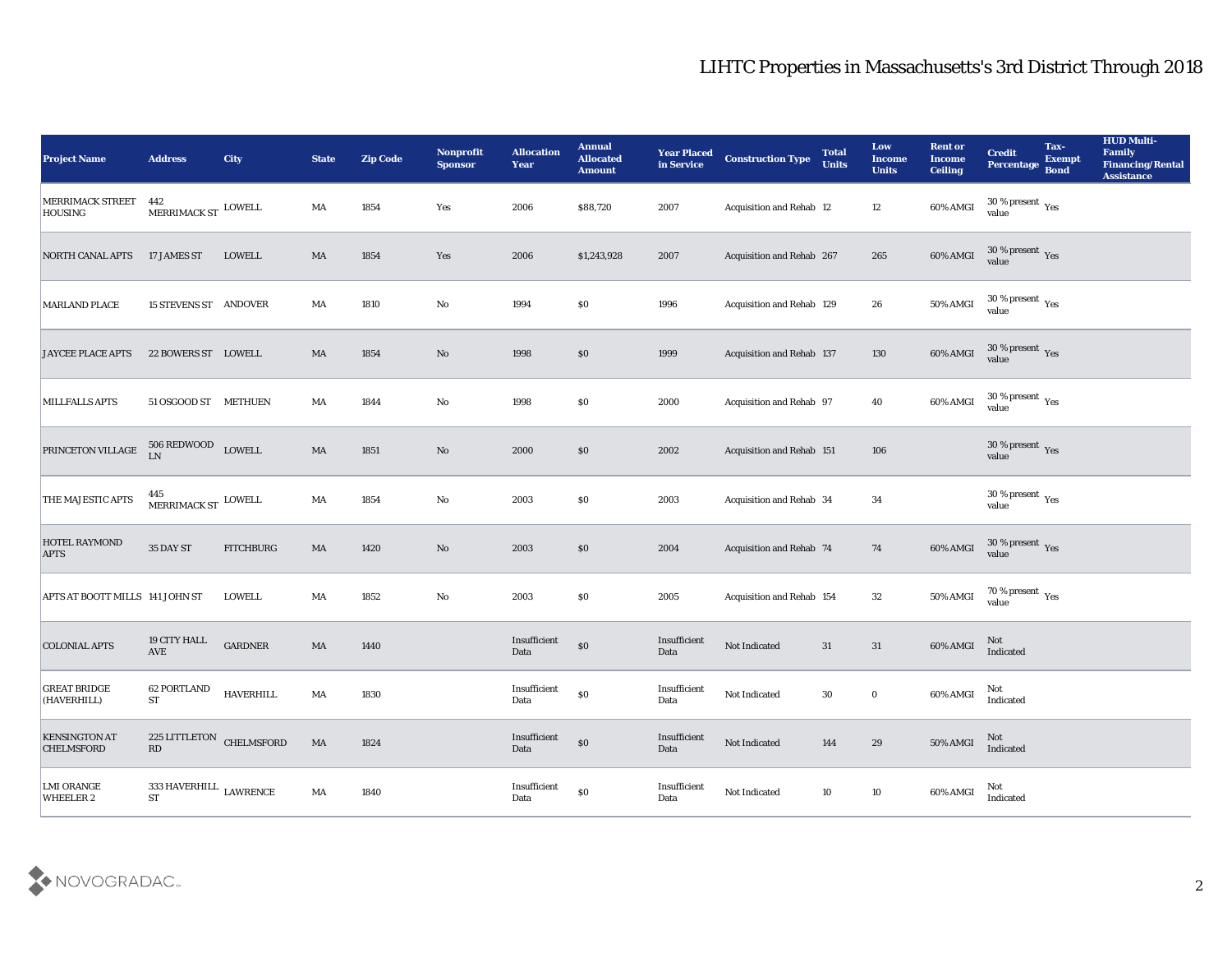| <b>Project Name</b>                    | <b>Address</b>                                            | <b>City</b>                   | <b>State</b>           | <b>Zip Code</b> | Nonprofit<br><b>Sponsor</b> | <b>Allocation</b><br><b>Year</b>            | <b>Annual</b><br><b>Allocated</b><br><b>Amount</b> | <b>Year Placed<br/>in Service</b> | <b>Construction Type</b> | <b>Total</b><br><b>Units</b> | Low<br>Income<br><b>Units</b> | <b>Rent or</b><br><b>Income</b><br><b>Ceiling</b> | <b>Credit</b><br>Percentage | Tax-<br><b>Exempt</b><br><b>Bond</b> | <b>HUD Multi-</b><br>Family<br><b>Financing/Rental</b><br><b>Assistance</b> |
|----------------------------------------|-----------------------------------------------------------|-------------------------------|------------------------|-----------------|-----------------------------|---------------------------------------------|----------------------------------------------------|-----------------------------------|--------------------------|------------------------------|-------------------------------|---------------------------------------------------|-----------------------------|--------------------------------------|-----------------------------------------------------------------------------|
| <b>LMI ORANGE</b><br>WHEELER 3         | $335\,\mathrm{E}$ HAVERHILL ST $\,$ LAWRENCE HAVERHILL ST |                               | MA                     | 1841            |                             | Insufficient<br>Data                        | $\$0$                                              | Insufficient<br>Data              | Not Indicated            | 13                           | 13                            | 60% AMGI                                          | Not<br>Indicated            |                                      |                                                                             |
| <b>LMII ORANGE</b><br><b>WHEELER 4</b> | $356\;\mathrm{HAVERHILL}\;$ LAWRENCE<br>ST                |                               | MA                     | 1840            |                             | Insufficient<br>Data                        | $\$0$                                              | Insufficient<br>Data              | Not Indicated            | 10                           | 10                            | $60\%$ AMGI                                       | Not<br>Indicated            |                                      |                                                                             |
| <b>LMII ORANGE</b><br><b>WHEELER1</b>  | 126 FRANKLIN LAWRENCE<br><b>ST</b>                        |                               | MA                     | 1841            |                             | Insufficient<br>Data                        | $\$0$                                              | Insufficient<br>Data              | Not Indicated            | 12                           | 12                            | $60\%$ AMGI                                       | Not<br>Indicated            |                                      |                                                                             |
| <b>NASHOBA PARK</b>                    | 15 WINTHROP<br>$\operatorname{AVE}$                       | AYER                          | MA                     | 1432            |                             | $\label{lem:optimal} In sufficient$<br>Data | $\$0$                                              | Insufficient<br>Data              | Not Indicated            | 73                           | 43                            | 60% AMGI                                          | Not<br>Indicated            |                                      |                                                                             |
| NEW LOWELL NORTH<br><b>CANAL APTS</b>  | 249 MOODY ST LOWELL                                       |                               | $\mathbf{M}\mathbf{A}$ | 1854            |                             | Insufficient<br>Data                        | $\$0$                                              | Insufficient<br>Data              | Not Indicated            | 267                          | 266                           | 60% AMGI                                          | Not<br>Indicated            |                                      |                                                                             |
| NEW MERRIMACK<br><b>STREET HOUSING</b> | 517 MOODY ST LOWELL                                       |                               | MA                     | 1854            |                             | Insufficient<br>Data                        | $\$0$                                              | Insufficient<br>Data              | Not Indicated            | 12                           | 12                            | 60% AMGI                                          | Not<br>Indicated            |                                      |                                                                             |
| PARKSIDE VILLAGE                       | $195\text{ HILDRETH}$ $\_$ LOWELL ST                      |                               | $\mathbf{M}\mathbf{A}$ | 1850            |                             | Insufficient<br>Data                        | $\$0$                                              | Insufficient<br>Data              | Not Indicated            | 99                           | 99                            | 60% AMGI                                          | Not<br>Indicated            |                                      |                                                                             |
| <b>PEABODY MAJESTIC</b>                | 375<br>${\tt MERRIMACK}$ ST $\,$ LOWELL                   |                               | MA                     | 1852            |                             | Insufficient<br>Data                        | $\$0$                                              | Insufficient<br>Data              | Not Indicated            | 34                           | 33                            | $60\%$ AMGI                                       | Not<br>Indicated            |                                      |                                                                             |
| PLANTATION APTS                        | 22 JOHNSTON<br>WAY                                        | <b>STOW</b>                   | MA                     | 1775            |                             | Insufficient<br>Data                        | $\$0$                                              | Insufficient<br>Data              | Not Indicated            | 50                           | 50                            | 60% AMGI                                          | Not<br>Indicated            |                                      |                                                                             |
| REDWOOD TERRACE                        | 451 BLACK<br>BROOK DR                                     | <b>LOWELL</b>                 | MA                     | 1851            |                             | Insufficient<br>Data                        | $\$0$                                              | Insufficient<br>Data              | Not Indicated            | 151                          | $127\,$                       | 60% AMGI                                          | Not<br>Indicated            |                                      |                                                                             |
| <b>THE BLAKELEY</b>                    | 473 ESSEX ST                                              | LAWRENCE                      | MA                     | 1840            |                             | Insufficient<br>Data                        | $\boldsymbol{\mathsf{S}}\boldsymbol{\mathsf{O}}$   | Insufficient<br>Data              | Not Indicated            | 46                           | 46                            | 60% AMGI                                          | Not<br>Indicated            |                                      |                                                                             |
| <b>WINCHENDON</b><br>HOUSING ASSOC     |                                                           | <b>GOODRICH DR WINCHENDON</b> | MA                     | 1475            |                             | $\bold{Insufficient}$<br>Data               | $\$0$                                              | Insufficient<br>Data              | Not Indicated            | 36                           | 36                            | 60% AMGI                                          | Not<br>Indicated            |                                      |                                                                             |
| <b>ASHLEY COURT</b>                    |                                                           | 27 SCHOOL ST ASHBURNHAM       | MA                     | 1430            |                             | 1987                                        | \$0                                                | 1987                              | New Construction         | 24                           | 18                            | 60% AMGI                                          | Not<br>Indicated            | No                                   |                                                                             |

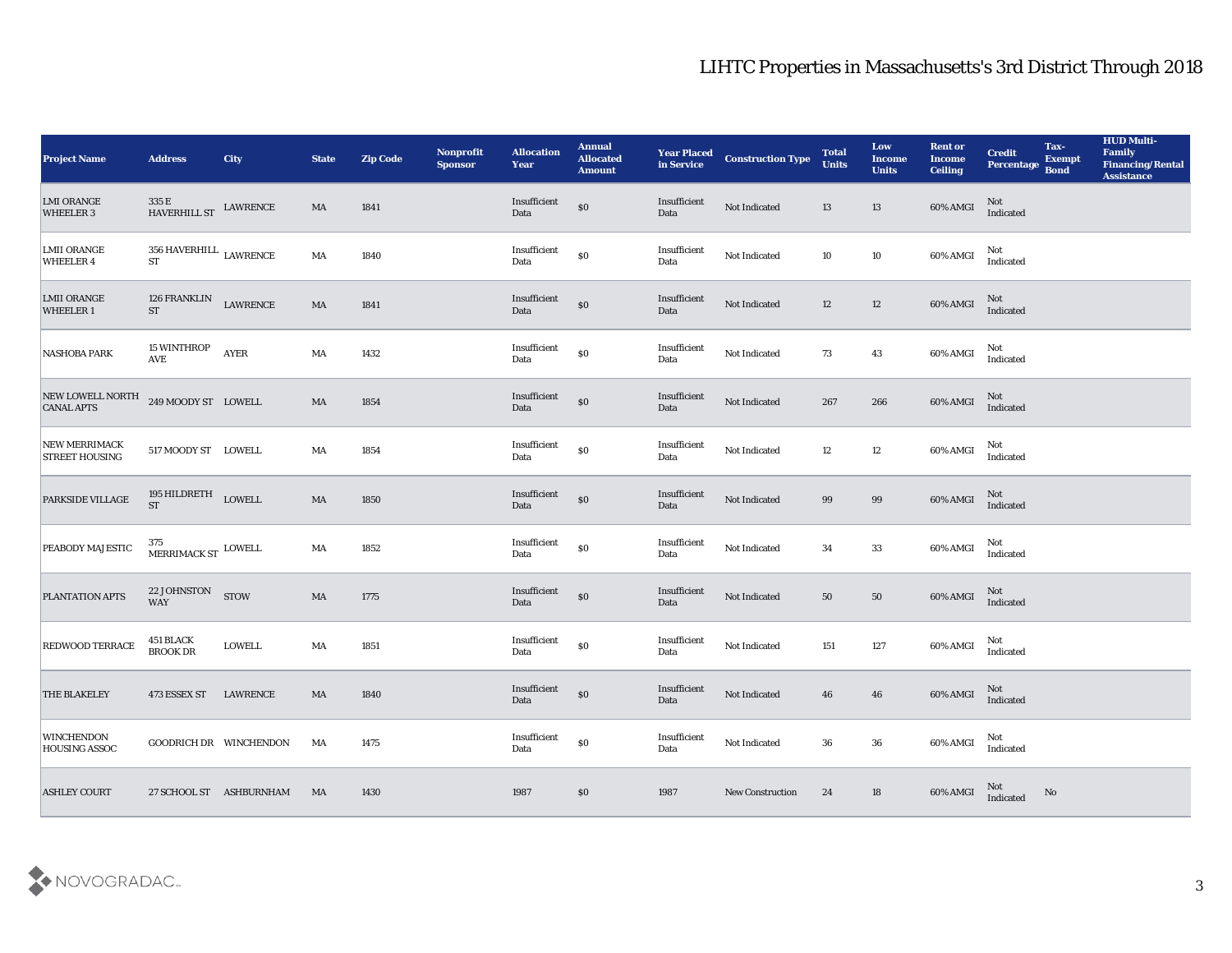| <b>Project Name</b>                        | <b>Address</b>                                       | City             | <b>State</b>           | <b>Zip Code</b> | Nonprofit<br><b>Sponsor</b> | <b>Allocation</b><br><b>Year</b> | <b>Annual</b><br><b>Allocated</b><br><b>Amount</b> | <b>Year Placed</b><br>in Service | <b>Construction Type</b>  | <b>Total</b><br><b>Units</b> | Low<br><b>Income</b><br><b>Units</b> | <b>Rent or</b><br><b>Income</b><br><b>Ceiling</b> | <b>Credit</b><br>Percentage       | Tax-<br><b>Exempt</b><br><b>Bond</b> | <b>HUD Multi-</b><br>Family<br><b>Financing/Rental</b><br><b>Assistance</b> |
|--------------------------------------------|------------------------------------------------------|------------------|------------------------|-----------------|-----------------------------|----------------------------------|----------------------------------------------------|----------------------------------|---------------------------|------------------------------|--------------------------------------|---------------------------------------------------|-----------------------------------|--------------------------------------|-----------------------------------------------------------------------------|
| <b>RIVER ROCK</b>                          | 70 RIVER ST                                          | HAVERHILL        | MA                     | 1832            |                             | 1988                             | \$0\$                                              | 1987                             | Acquisition and Rehab 6   |                              | 6                                    |                                                   | Not<br>$\operatorname{Indicated}$ | Yes                                  |                                                                             |
| <b>MUSEUM SQUARE</b>                       | 2 JACKSON ST LAWRENCE                                |                  | MA                     | 1840            |                             | 1988                             | \$0                                                | 1988                             | Acquisition and Rehab 176 |                              | 35                                   |                                                   | Not<br>Indicated                  | Yes                                  |                                                                             |
| <b>OXFORD COURT</b>                        | 1 COOLIDGE PL CLINTON                                |                  | MA                     | 1510            |                             | 1988                             | \$0                                                | 1988                             | Acquisition and Rehab 108 |                              | 27                                   |                                                   | Not<br>Indicated                  | Yes                                  |                                                                             |
| <b>HEYWOOD</b><br><b>WAKEFIELD PLACE 1</b> | 206 CENTRAL<br><b>ST</b>                             | <b>GARDNER</b>   | MA                     | 1440            |                             | 1988                             | \$0                                                | 1988                             | Acquisition and Rehab 175 |                              | 35                                   |                                                   | Not<br>Indicated                  | Yes                                  |                                                                             |
| <b>BROOKSIDE ESTATES</b>                   | 100 BROOKSIDE $\,$ ANDOVER<br>$\mathbf{D}\mathbf{R}$ |                  | MA                     | 1810            |                             | 1988                             | \$0\$                                              | 1989                             | New Construction          | 168                          | 42                                   |                                                   | Not<br>Indicated                  | Yes                                  |                                                                             |
| MASS MILLS I                               | $100~\rm{MASSMILLS}$ $_{\rm{LOWELL}}$ $_{\rm{DR}}$   |                  | MA                     | 1852            |                             | 1988                             | \$0                                                | 1989                             | Acquisition and Rehab 160 |                              | 32                                   |                                                   | Not<br>Indicated                  | Yes                                  |                                                                             |
| <b>POND SIDE APTS</b>                      | 147 KING ST                                          | <b>LITTLETON</b> | MA                     | 1460            |                             | 1989                             | $\$0$                                              | 1989                             | New Construction          | 90                           | 18                                   |                                                   | Not<br>Indicated                  | Yes                                  |                                                                             |
| <b>RIVERVIEW</b><br><b>COMMONS</b>         | 600 BULFINCH<br>${\rm D}{\rm R}$                     | <b>ANDOVER</b>   | MA                     | 1810            |                             | 1989                             | \$0                                                | 1989                             | New Construction          | 220                          | 55                                   |                                                   | Not<br>Indicated                  | No                                   |                                                                             |
| MASS MILLS II                              | $200\,{\rm MASSMILLS}$ LOWELL<br>${\rm D}{\rm R}$    |                  | $\mathbf{M}\mathbf{A}$ | 1852            |                             | 1989                             | \$0                                                | 1990                             | Acquisition and Rehab 120 |                              | 24                                   |                                                   | Not<br>Indicated                  | Yes                                  |                                                                             |
| PILOT GROVE                                | 1 WARREN RD STOW                                     |                  | MA                     | 1775            |                             | 1989                             | \$0                                                | 1991                             | <b>New Construction</b>   | 60                           | 22                                   |                                                   | Not<br>Indicated                  | $\rm\thinspace No$                   |                                                                             |
| <b>BLOSSOM COURT</b>                       | 37 BLOSSOM ST FITCHBURG                              |                  | MA                     | 1420            |                             | 1991                             | \$0\$                                              | 1992                             | Not Indicated             | 22                           | 22                                   |                                                   | Not<br>Indicated                  | No                                   |                                                                             |
| <b>SUMMER STREET</b>                       | 24 SUMMER ST LAWRENCE                                |                  | MA                     | 1840            |                             | 1991                             | $\boldsymbol{\mathsf{S}}\boldsymbol{\mathsf{0}}$   | 1992                             | Not Indicated             | 12                           | $12\,$                               |                                                   | Not<br>Indicated                  | $\rm No$                             |                                                                             |
| <b>MISSION TOWERS</b>                      | 180 WATER ST HAVERHILL                               |                  | MA                     | 1830            |                             | 1992                             | $\$0$                                              | 1993                             | Not Indicated             | 117                          | $\bf{0}$                             |                                                   | Not<br>Indicated                  | $\rm No$                             |                                                                             |

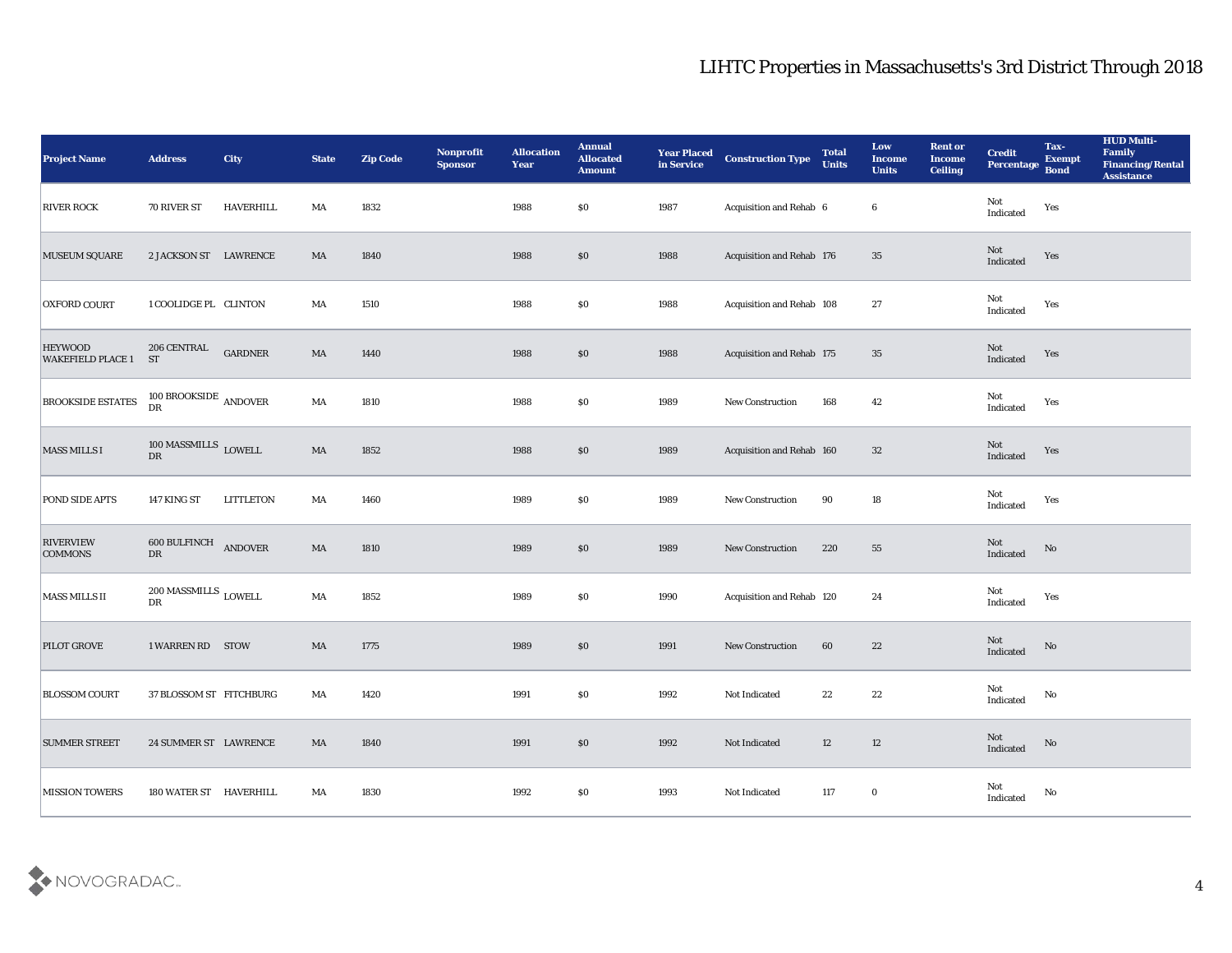| <b>Project Name</b>                      | <b>Address</b>                                     | City                            | <b>State</b>           | <b>Zip Code</b> | <b>Nonprofit</b><br><b>Sponsor</b> | <b>Allocation</b><br><b>Year</b> | <b>Annual</b><br><b>Allocated</b><br><b>Amount</b> | <b>Year Placed</b><br>in Service | <b>Construction Type</b>  | <b>Total</b><br><b>Units</b> | Low<br><b>Income</b><br><b>Units</b> | <b>Rent or</b><br><b>Income</b><br><b>Ceiling</b> | <b>Credit</b><br>Percentage                 | Tax-<br><b>Exempt</b><br><b>Bond</b> | <b>HUD Multi-</b><br>Family<br><b>Financing/Rental</b><br><b>Assistance</b> |
|------------------------------------------|----------------------------------------------------|---------------------------------|------------------------|-----------------|------------------------------------|----------------------------------|----------------------------------------------------|----------------------------------|---------------------------|------------------------------|--------------------------------------|---------------------------------------------------|---------------------------------------------|--------------------------------------|-----------------------------------------------------------------------------|
| <b>FOXGLOVE APTS</b>                     | 253 AYER RD                                        | HARVARD                         | MA                     | 1451            |                                    | 1992                             | \$0                                                | 1994                             | <b>New Construction</b>   | 24                           | 24                                   | 60% AMGI                                          | Not<br>Indicated                            | No                                   |                                                                             |
| LAWRENCE YMCA SRO 40 LAWRENCE            |                                                    | LAWRENCE                        | MA                     | 1840            |                                    | 1992                             | $\$0$                                              | 1994                             | Not Indicated             | 73                           | 73                                   | 60% AMGI                                          | Not<br>Indicated                            | No                                   |                                                                             |
| <b>GOODRICH STREET</b><br><b>APTS</b>    |                                                    | <b>1 GOODRICH DR WINCHENDON</b> | MA                     | 1475            |                                    | 1996                             | $\$0$                                              | 1996                             | Acquisition and Rehab 36  |                              | 36                                   |                                                   | 30 % present $\overline{N_0}$<br>value      |                                      |                                                                             |
| <b>MAYFLOWER APTS</b>                    | 193 HILDRETH<br><b>ST</b>                          | LOWELL                          | MA                     | 1850            | $\mathbf{No}$                      | 1996                             | $\$0$                                              | 1997                             | Acquisition and Rehab 99  |                              | 99                                   |                                                   | <b>Both 30%</b><br>and 70%<br>present value |                                      |                                                                             |
| <b>RIVER PLACE TOWERS 1 RIVER PL</b>     |                                                    | <b>LOWELL</b>                   | MA                     | 1852            | No                                 | 1994                             | \$0                                                | 1997                             | Acquisition and Rehab 448 |                              | 362                                  | 60% AMGI                                          | <b>Both 30%</b><br>and 70%<br>present value | No                                   |                                                                             |
| TRIANGLE RENTAL<br><b>APTS</b>           | 199 $\texttt{BROADWAY}\xspace$ LOWELL<br><b>ST</b> |                                 | MA                     | 1854            | Yes                                | 1995                             | \$0                                                | 1997                             | Acquisition and Rehab 26  |                              | 26                                   | 60% AMGI                                          | <b>Both 30%</b><br>and 70%<br>present value | No                                   |                                                                             |
| <b>CHESTNUT SQUARE</b><br><b>APT</b>     | 77 CHESTNUT<br><b>ST</b>                           | LOWELL                          | $\mathbf{M}\mathbf{A}$ | 1852            | Yes                                | 1997                             | $\$0$                                              | 1998                             | Acquisition and Rehab 41  |                              | 41                                   | 60% AMGI                                          | <b>Both 30%</b><br>and 70%<br>present value | No                                   |                                                                             |
| <b>CORCORAN HOUSE</b>                    | 40 WALNUT ST CLINTON                               |                                 | MA                     | 1510            | No                                 | 1997                             | \$0                                                | 1998                             | Acquisition and Rehab 42  |                              | 42                                   | 60% AMGI                                          | <b>Both 30%</b><br>and 70%<br>present value |                                      |                                                                             |
| <b>OLDE ENGLISH</b><br><b>VILLAGE</b>    | 152 MANCA DR GARDNER                               |                                 | MA                     | 1440            | No                                 | 1996                             | \$0                                                | 1998                             | Acquisition and Rehab 200 |                              | 190                                  | 60% AMGI                                          | 70 % present<br>value                       |                                      |                                                                             |
| <b>PERRY STREET</b><br><b>RENOVATION</b> | 233 PERRY ST                                       | LOWELL                          | MA                     | 1852            | Yes                                | 1996                             | \$0                                                | 1998                             | Acquisition and Rehab 18  |                              | 18                                   | 60% AMGI                                          | <b>Both 30%</b><br>and 70%<br>present value |                                      |                                                                             |
| <b>COUNTRYSIDE</b><br><b>VILLAGE</b>     | 450 BOSTON<br>POST RD E                            | MARLBOROUGH MA                  |                        | 1752            | No                                 | 1999                             | $\$0$                                              | 2000                             | Acquisition and Rehab 118 |                              | 115                                  | 60% AMGI                                          | 70 % present No<br>value                    |                                      |                                                                             |
| <b>CARRIAGE PLACE</b>                    | $48$ MIDDLESEX $\,$ LOWELL<br><b>ST</b>            |                                 | $\mathbf{M}\mathbf{A}$ | 1852            | Yes                                | 2000                             | $\$0$                                              | 2001                             | Acquisition and Rehab 24  |                              | 24                                   |                                                   | $70\,\%$ present $\,$ No value              |                                      |                                                                             |
| ORANGE WHEELER 2                         | $335$ HAVERHILL $\,$ LAWRENCE $\,$ ST              |                                 | $\mathbf{M}\mathbf{A}$ | 1840            | $\operatorname{\mathsf{Yes}}$      | 2000                             | $\$0$                                              | 2002                             | Acquisition and Rehab 13  |                              | 13                                   |                                                   | $70\,\%$ present $\,$ No value              |                                      |                                                                             |

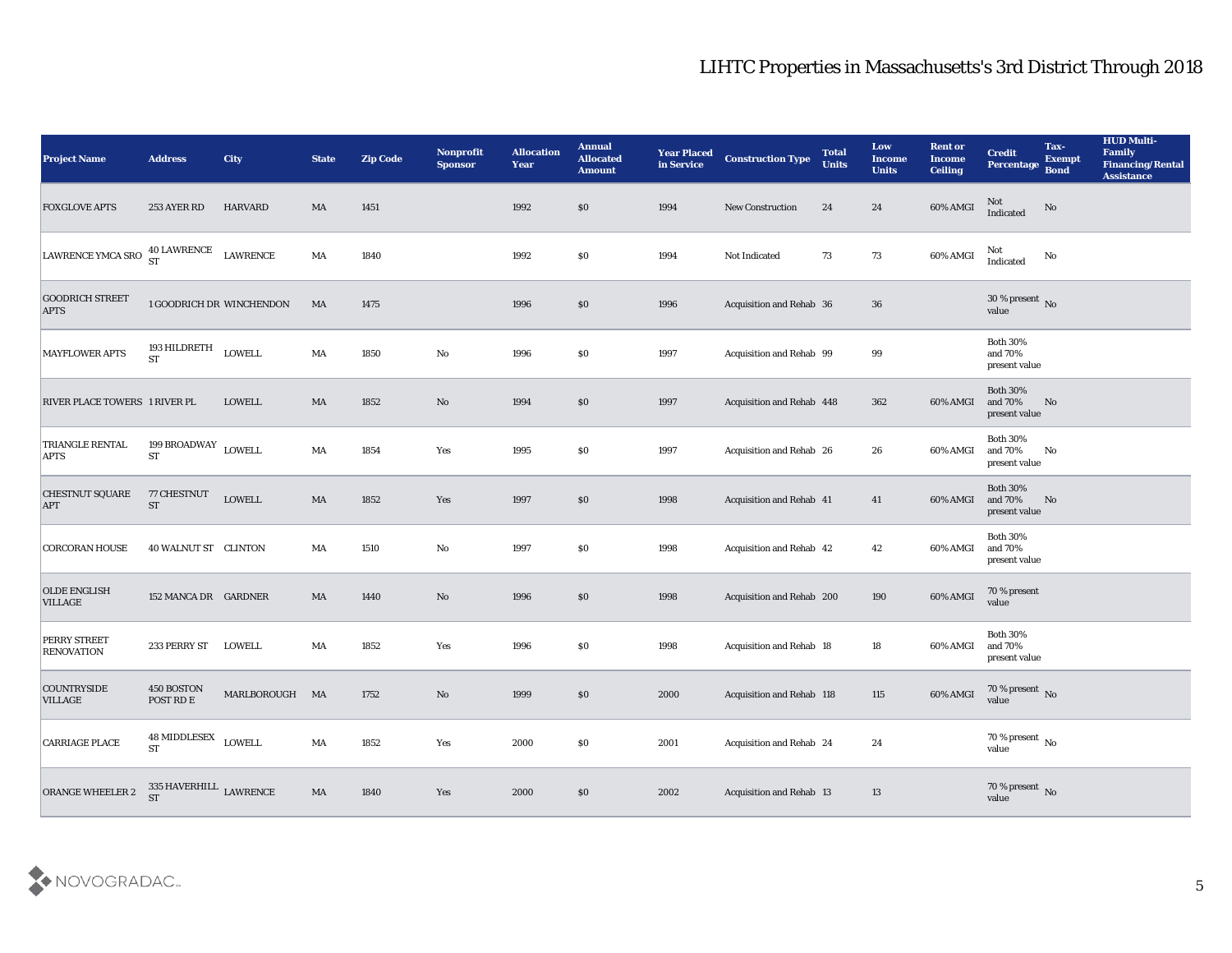| <b>Project Name</b>                                    | <b>Address</b>                                               | <b>City</b>    | <b>State</b>           | <b>Zip Code</b> | Nonprofit<br><b>Sponsor</b> | <b>Allocation</b><br><b>Year</b> | <b>Annual</b><br><b>Allocated</b><br><b>Amount</b> | <b>Year Placed</b><br>in Service | <b>Construction Type</b>               | <b>Total</b><br><b>Units</b> | Low<br><b>Income</b><br><b>Units</b> | <b>Rent or</b><br><b>Income</b><br><b>Ceiling</b> | <b>Credit</b><br>Percentage                 | Tax-<br><b>Exempt</b><br><b>Bond</b> | <b>HUD Multi-</b><br>Family<br><b>Financing/Rental</b><br><b>Assistance</b> |
|--------------------------------------------------------|--------------------------------------------------------------|----------------|------------------------|-----------------|-----------------------------|----------------------------------|----------------------------------------------------|----------------------------------|----------------------------------------|------------------------------|--------------------------------------|---------------------------------------------------|---------------------------------------------|--------------------------------------|-----------------------------------------------------------------------------|
| ORANGE WHEELER 3                                       | $335\,$ HAVERHILL $\,$ LAWRENCE ST                           |                | MA                     | 1840            | Yes                         | 2000                             | \$0                                                | 2002                             | Acquisition and Rehab 10               |                              | 10                                   |                                                   | $70\,\% \,present \over value$              |                                      |                                                                             |
| LMI PHILLIPS TENNEY 2 PHILLIPS ST METHUEN              |                                                              |                | MA                     | 1844            | Yes                         | 2000                             | \$0                                                | 2002                             | Acquisition and Rehab 12               |                              | 12                                   | 60% AMGI                                          | $70$ % present $\,$ No $\,$ value           |                                      |                                                                             |
| <b>SIRK BUILDING</b>                                   | 80 BRIDGE ST LOWELL                                          |                | MA                     | 1852            | Yes                         | 2000                             | \$0                                                | 2002                             | Acquisition and Rehab 46               |                              | 46                                   | 60% AMGI                                          | 70 % present $\rm\thinspace_{Yes}$<br>value |                                      |                                                                             |
| <b>AUBURN APTS</b>                                     | 140 WHITE ST HAVERHILL                                       |                | MA                     | 1830            | No                          | 2002                             | \$0                                                | 2003                             | New Construction                       | 30                           | 30                                   |                                                   | $70$ % present $\,$ No $\,$ value           |                                      |                                                                             |
| <b>REVIVIENDO FAMILY</b><br><b>HOUSING</b>             | <b>41 BERKELEY ST LAWRENCE</b>                               |                | MA                     | 1841            | Yes                         | 2002                             | \$0                                                | 2003                             | Both New Construction $$\,17$$ and A/R |                              | 17                                   | 60% AMGI                                          | <b>Both 30%</b><br>and 70%<br>present value | No                                   |                                                                             |
| LIBERTY SQUARE APTS 63 FLETCHER                        |                                                              | LOWELL         | $\mathbf{M}\mathbf{A}$ | 1854            | $\rm\thinspace No$          | 2002                             | \$0                                                | 2004                             | Acquisition and Rehab 33               |                              | 33                                   | 60% AMGI                                          | $70\,\%$ present $\,$ No value              |                                      |                                                                             |
| YWCA FINA HOUSE                                        | $203\,\mathrm{HAVERHILL}$ $\,\mathrm{LAWRENCE}$<br><b>ST</b> |                | $\mathbf{M}\mathbf{A}$ | 1840            | Yes                         | 2003                             | \$0                                                | 2005                             | New Construction                       | 24                           | 24                                   | 60% AMGI                                          | $70\,\%$ present $\,$ Yes value             |                                      |                                                                             |
| <b>WINTER STREET</b><br><b>HOUSING</b>                 | 81 WINTER ST HAVERHILL                                       |                | MA                     | 1830            | Yes                         | 2004                             | \$0                                                | 2006                             | Both New Construction 52<br>and $A/R$  |                              | $\mathbf 0$                          | 60% AMGI                                          | $70\,\%$ present $\,$ No value              |                                      |                                                                             |
| CORDOVAN AT HAVERF 45 LOCUST ST                        |                                                              | HAVERHILL      | MA                     | 1830            | No                          | 2006                             | \$991,400                                          | 2007                             | <b>Acquisition and Rehab</b>           | 146                          |                                      | 61 60% AMGI                                       | $70$ % present $_{\rm No}$                  |                                      |                                                                             |
| <b>PROJECT HOPE</b>                                    | 30 MYRTLE CT LAWRENCE                                        |                | MA                     | 1841            | Yes                         | 2006                             | \$288,000                                          | 2007                             | New Construction                       | 20                           | 20                                   | 50% AMGI                                          | $70\,\%$ present $\,\mathrm{Yes}$ value     |                                      |                                                                             |
| ANWELT HERITAGE AP 1 OAK HILL RD FITCHBURG             |                                                              |                | MA                     | 1420            | No                          | 2007                             | \$1,000,000                                        | 2008                             | Acquisition and Rehab 86               |                              | 70                                   | 60% AMGI                                          | 70 % present<br>value                       |                                      |                                                                             |
| BLAKELEY BUILDING 467 ESSEX ST                         |                                                              | LAWRENCE       | MA                     | 1840            | $\rm\thinspace No$          | 2007                             | \$641,700                                          | 2008                             | New Construction                       | 46                           | 46                                   | 60% AMGI                                          | 70 % present<br>value                       |                                      |                                                                             |
| <b>CHRISTOPHER</b><br><b>HEIGHTS OF</b><br>MARLBOROUGH | <b>84 CHESTNUT</b><br><b>ST</b>                              | MARLBOROUGH MA |                        | 1752            | Yes                         | 2007                             | \$556,316                                          | 2008                             | New Construction                       | 83                           | 50                                   | 60% AMGI                                          | 70 % present<br>value                       |                                      |                                                                             |

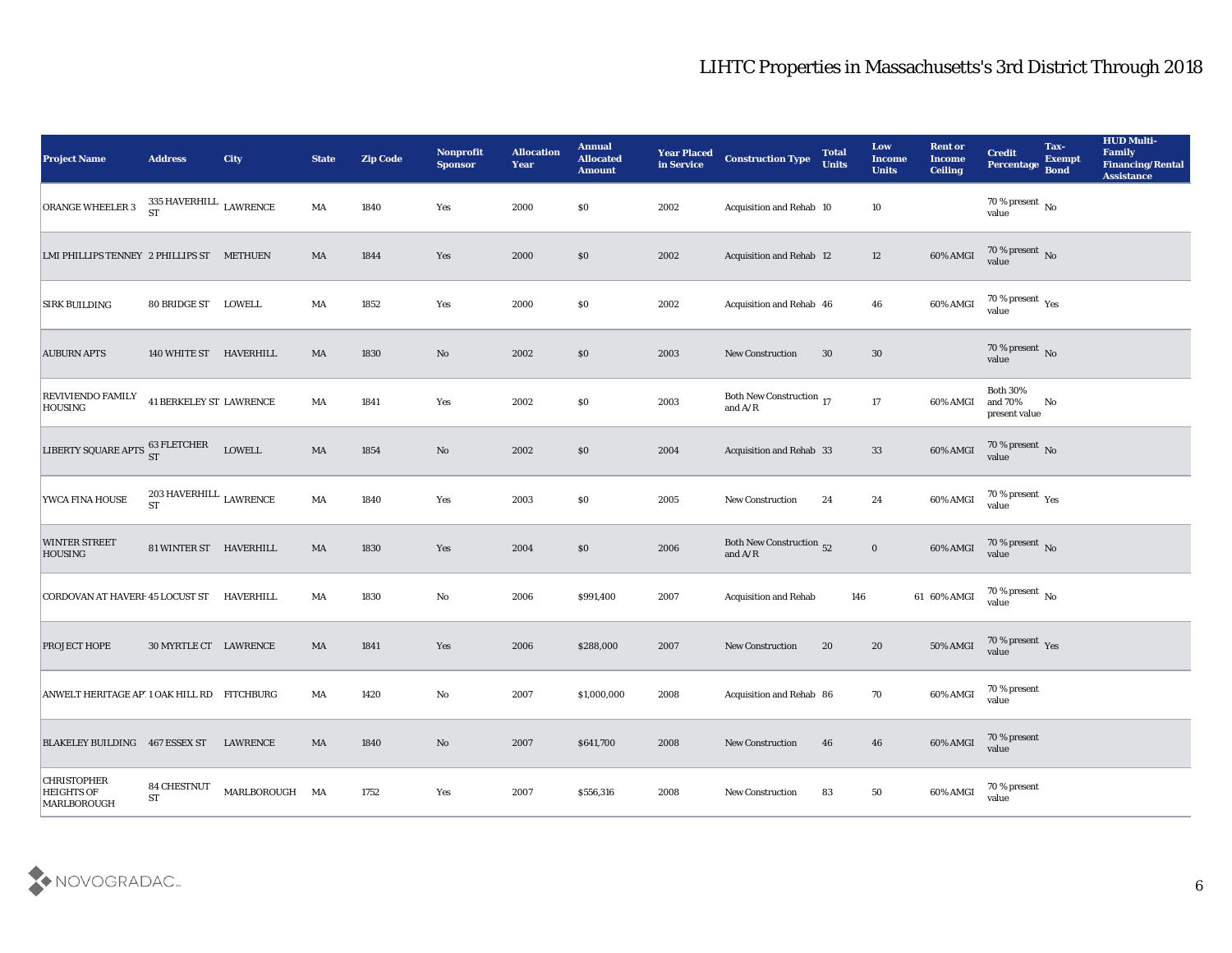| <b>Project Name</b>                              | <b>Address</b>                        | City                | <b>State</b>           | <b>Zip Code</b> | Nonprofit<br><b>Sponsor</b> | <b>Allocation</b><br><b>Year</b> | <b>Annual</b><br><b>Allocated</b><br><b>Amount</b> | <b>Year Placed</b><br>in Service | <b>Construction Type</b>        | <b>Total</b><br><b>Units</b> | Low<br><b>Income</b><br><b>Units</b> | <b>Rent or</b><br>Income<br><b>Ceiling</b> | <b>Credit</b><br>Percentage                          | Tax-<br><b>Exempt</b><br><b>Bond</b> | <b>HUD Multi-</b><br><b>Family</b><br><b>Financing/Rental</b><br><b>Assistance</b> |
|--------------------------------------------------|---------------------------------------|---------------------|------------------------|-----------------|-----------------------------|----------------------------------|----------------------------------------------------|----------------------------------|---------------------------------|------------------------------|--------------------------------------|--------------------------------------------|------------------------------------------------------|--------------------------------------|------------------------------------------------------------------------------------|
| ST JOSEPH'S SCHOOL<br><b>APTS</b>                | 511 MOODY ST LOWELL                   |                     | MA                     | 1854            | No                          | 2007                             | \$222,750                                          | 2008                             | Acquisition and Rehab 15        |                              | 15                                   | 60% AMGI                                   | 70 % present<br>value                                |                                      |                                                                                    |
| <b>HAMEL MILL LOFTS</b>                          | 109 ESSEX ST                          | <b>HAVERHILL</b>    | MA                     | 1832            | No                          | 2008                             | $\$0$                                              | 2009                             | Not Indicated                   | 305                          | 63                                   |                                            | 70 % present<br>value                                |                                      |                                                                                    |
| <b>HAYES BUILDING</b><br><b>PHASE I</b>          | 14 GRANITE ST HAVERHILL               |                     | MA                     | 1832            | Yes                         | 2009                             | \$887,702                                          | 2010                             | Acquisition and Rehab 33        |                              | 33                                   | 60% AMGI                                   | 70 % present<br>value                                |                                      |                                                                                    |
| HERITAGE COMMON                                  | <b>43 CAMELLA</b><br><b>TEOLI WAY</b> | LAWRENCE            | MA                     | 1841            | No                          | 2010                             | \$1,759,000                                        | 2010                             | Acquisition and Rehab 140       |                              | 126                                  | 60% AMGI                                   | 70 % present<br>value                                |                                      |                                                                                    |
| SACRED HEART APTS 23 HAWLEY ST LAWRENCE          |                                       |                     | MA                     | 1843            | No                          | 2010                             | \$922,573                                          | 2010                             | Acquisition and Rehab 44        |                              | 44                                   | 60% AMGI                                   | 70 % present<br>value                                |                                      |                                                                                    |
| <b>TRI-TOWN LANDING</b><br>ONE (LUNENBERG)       | 37 YOUNGS RD LUNENBURG                |                     | MA                     | 1462            | $\mathbf{No}$               | 2008                             | $\$0$                                              | 2010                             | <b>New Construction</b>         | 66                           | 60                                   | 60% AMGI                                   | Not<br>Indicated                                     |                                      |                                                                                    |
| <b>ACRE HIGH SCHOOL</b><br>LLC                   | 760<br>MERRIMACK ST LOWELL            |                     | MA                     | 1854            | Yes                         | 2008                             | \$409,620                                          | 2011                             | Acquisition and Rehab 22        |                              | 22                                   | 60% AMGI                                   | $70\%$ present No<br>value                           |                                      |                                                                                    |
| <b>APPLETON MILLS</b><br><b>REDEVELOPMENT 1A</b> | 219 JACKSON ST LOWELL                 |                     | MA                     | 1852            | $\mathbf{N}\mathbf{o}$      | 2008                             | \$1,584,269                                        | 2011                             | Acquisition and Rehab 90        |                              | 90                                   | 60% AMGI                                   | 30 % present $\rm\thinspace\gamma_{\rm es}$<br>value |                                      |                                                                                    |
| <b>APPLETON MILLS</b><br><b>REDEVELOPMENT 1B</b> | 265 JACKSON ST LOWELL                 |                     | MA                     | 1852            | No                          | 2008                             | \$1,481,177                                        | 2011                             | Not Indicated                   | 40                           | 40                                   | 60% AMGI                                   | 70 % present $\,$ No $\,$<br>value                   |                                      |                                                                                    |
| <b>CHOICE CENTRE</b><br>(CHELMSFORD)             | <b>19 SHEILA AVE</b>                  | NORTH<br>CHELMSFORD | MA                     | 1863            | No                          | 2009                             | $\$0$                                              | 2011                             | <b>New Construction</b>         | 37                           | 37                                   | 60% AMGI                                   | Not<br>Indicated                                     | No                                   |                                                                                    |
| <b>HEYWOOD</b><br><b>WAKEFIELD PLACE 3</b>       | 206 CENTRAL<br>ST                     | <b>GARDNER</b>      | MA                     | 1440            | Yes                         | 2009                             | $\$0$                                              | 2011                             | <b>Acquisition and Rehab 78</b> |                              | 78                                   | 60% AMGI                                   | Not<br>Indicated                                     | No                                   |                                                                                    |
| <b>SAUNDERS SCHOOL</b>                           | 243 S<br><b>BROADWAY</b>              | <b>LAWRENCE</b>     | $\mathbf{M}\mathbf{A}$ | 1843            | $\mathbf {No}$              | 2009                             | \$347,982                                          | 2011                             | Acquisition and Rehab 16        |                              | 16                                   | 60% AMGI                                   | $70\,\%$ present $\,$ No value                       |                                      |                                                                                    |
| <b>UNION CROSSING</b>                            | 50 ISLAND ST                          | <b>LAWRENCE</b>     | MA                     | 1840            | $\bf No$                    | 2009                             | \$1,080,000                                        | 2011                             | Acquisition and Rehab 60        |                              | $60\,$                               | 60% AMGI                                   | $70\,\%$ present $\,$ No value                       |                                      |                                                                                    |

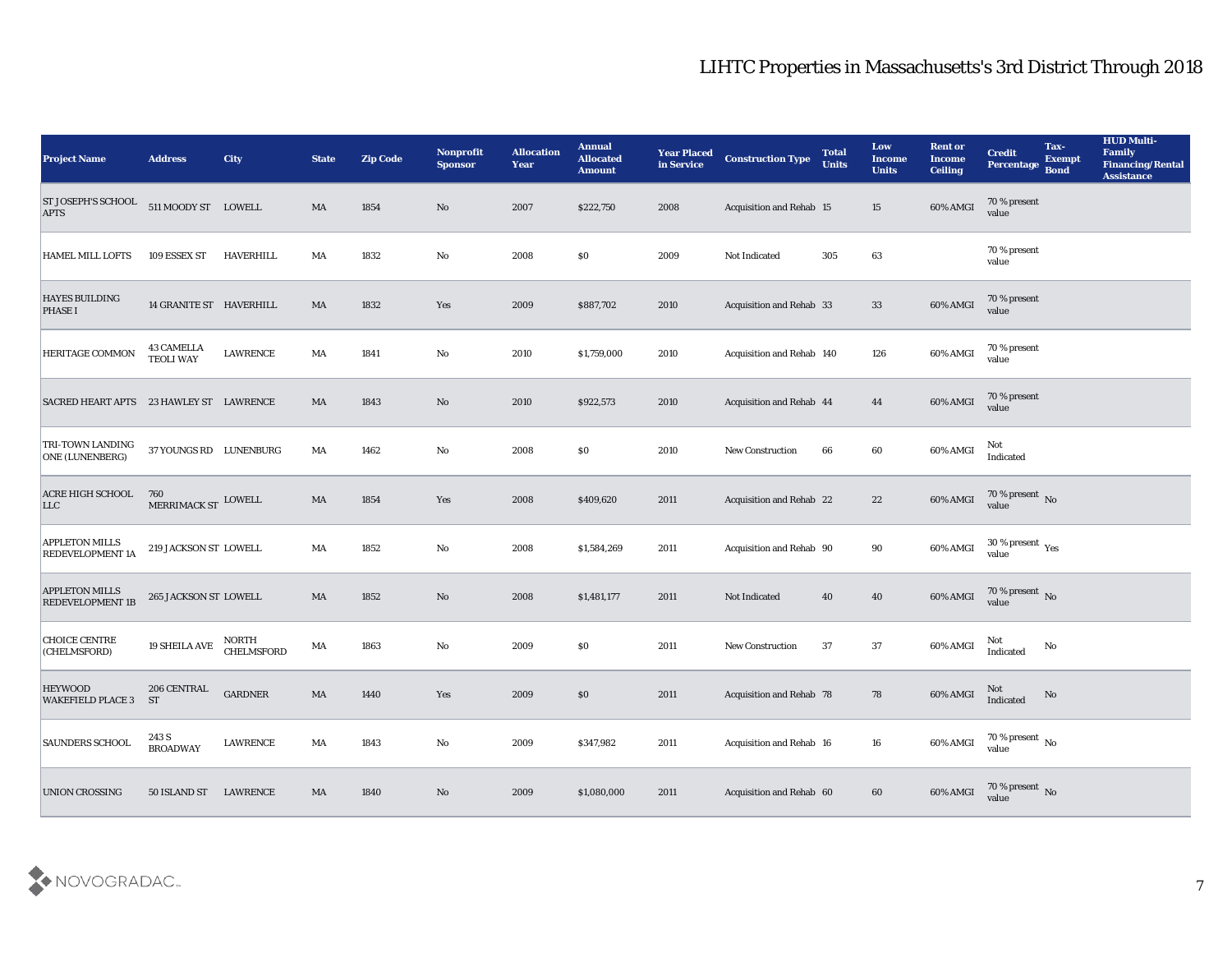| <b>Project Name</b>                            | <b>Address</b>                            | <b>City</b>     | <b>State</b>           | <b>Zip Code</b> | Nonprofit<br><b>Sponsor</b> | <b>Allocation</b><br><b>Year</b> | <b>Annual</b><br><b>Allocated</b><br><b>Amount</b> | <b>Year Placed</b><br>in Service | <b>Construction Type</b>        | <b>Total</b><br><b>Units</b> | Low<br><b>Income</b><br><b>Units</b> | <b>Rent or</b><br><b>Income</b><br><b>Ceiling</b> | <b>Credit</b><br><b>Percentage</b> | Tax-<br><b>Exempt</b><br><b>Bond</b> | <b>HUD Multi-</b><br>Family<br><b>Financing/Rental</b><br><b>Assistance</b> |
|------------------------------------------------|-------------------------------------------|-----------------|------------------------|-----------------|-----------------------------|----------------------------------|----------------------------------------------------|----------------------------------|---------------------------------|------------------------------|--------------------------------------|---------------------------------------------------|------------------------------------|--------------------------------------|-----------------------------------------------------------------------------|
| <b>BOWERS BROOK</b>                            | 196 AYER RD                               | HARVARD         | MA                     | 1451            | No                          | 2009                             | \$756,000                                          | 2012                             | New Construction                | 42                           | 42                                   | 60% AMGI                                          | 70 % present $\,$ No $\,$<br>value |                                      | Yes                                                                         |
| <b>FITCHBURG PLACE</b>                         | <b>16 PRICHARD ST FITCHBURG</b>           |                 | MA                     | 1420            | No                          | 2010                             | \$659,377                                          | 2012                             | Acquisition and Rehab 96        |                              | 96                                   | 60% AMGI                                          | $30\%$ present $\gamma_{\rm es}$   |                                      | Yes                                                                         |
| <b>LOFT FIVE 50</b>                            | 550 BROADWAY LAWRENCE                     |                 | MA                     | 1841            | $\mathbf{N}\mathbf{o}$      | 2010                             | \$1,296,000                                        | 2012                             | Acquisition and Rehab 75        |                              | 72                                   | 60% AMGI                                          | 70 % present $\,$ No $\,$<br>value |                                      |                                                                             |
| OLD HIGH SCHOOL<br><b>COMMONS</b>              | 433<br>MASSACHUSET ACTON<br><b>TS AVE</b> |                 | MA                     | 1720            | Yes                         | 2009                             | \$283,082                                          | 2012                             | <b>Acquisition and Rehab 15</b> |                              | 15                                   | 60% AMGI                                          | $70\,\%$ present $\,$ No value     |                                      | Yes                                                                         |
| MALDEN MILLS PHASE 550 BROADWAY LAWRENCE       |                                           |                 | MA                     | 1841            | $\mathbf{N}\mathbf{o}$      | 2010                             | \$1,296,000                                        | 2012                             | Acquisition and Rehab 75        |                              | 72                                   | 60% AMGI                                          | $70\,\%$ present $\,$ No value     |                                      | $\rm No$                                                                    |
| <b>COUNTING HOUSE</b><br><b>LOFTS</b>          | 109 JACKSON ST LOWELL                     |                 | MA                     | 1852            | No                          | 2012                             | \$0                                                | 2013                             | Not Indicated                   | 52                           | $\bf{0}$                             | 60% AMGI                                          | 70 % present<br>value              |                                      |                                                                             |
| <b>SUMMERHILL GLEN</b>                         | 121 SUMMER<br><b>HILL GLN</b>             | <b>MAYNARD</b>  | MA                     | 1754            |                             | Insufficient<br>Data             | $\$0$                                              | 2013                             | Acquisition and Rehab 120       |                              | $\bf{0}$                             | 60% AMGI                                          | Not<br>Indicated                   |                                      |                                                                             |
| <b>TRITOWN LANDING</b><br><b>PHASE II</b>      | 5 TRI TOWN DR LUNENBURG                   |                 | MA                     | 1462            | $\rm No$                    | 2011                             | \$0                                                | 2013                             | <b>New Construction</b>         | 33                           | $\bf{0}$                             | $60\%$ AMGI                                       | 70 % present<br>value              |                                      |                                                                             |
| MAPLE RIDGE PHASE 4 LONGFELLOW TYNGSBORO<br>IІ | ${\rm LN}$                                |                 | MA                     | 1879            | $\mathbf{N}\mathbf{o}$      | 2011                             | \$627,000                                          | 2013                             | New Construction                | 24                           | 24                                   | 60% AMGI                                          | 70 % present $\,$ No $\,$<br>value |                                      | $\mathbf {No}$                                                              |
| 108 NEWBURY ST                                 | 108 NEWBURY<br><b>ST</b>                  | <b>LAWRENCE</b> | $\mathbf{M}\mathbf{A}$ | 1841            | Yes                         | 2012                             | \$368,200                                          | 2014                             | <b>New Construction</b>         | 18                           | 18                                   | 60% AMGI                                          | $70$ % present $\,$ No $\,$ value  |                                      | No                                                                          |
| <b>BENFIELD FARMS</b>                          | 575 S ST                                  | <b>CARLISLE</b> | MA                     | 1741            | Yes                         | 2012                             | \$500,000                                          | 2014                             | <b>New Construction</b>         | 26                           | 22                                   | $60\%$ AMGI                                       | 70 % present $\,$ No $\,$<br>value |                                      | $\rm No$                                                                    |
| MACHADO HOUSE AT<br>PETER'S GROVE              | 11 LAKE ST                                | <b>HUDSON</b>   | $\mathbf{M}\mathbf{A}$ | 1749            | Yes                         | 2014                             | \$404,687                                          | 2014                             | Acquisition and Rehab 95        |                              | 95                                   | 60% AMGI                                          | $30\,\%$ present $\,$ Yes value    |                                      | Yes                                                                         |
| PILOT GROVE 2                                  | 22 GROVE HILL $\,$ STOW<br>RD             |                 | $\mathbf{M}\mathbf{A}$ | 1775            | Yes                         | 2012                             | \$675,000                                          | 2014                             | New Construction                | 30                           | $30\,$                               | 60% AMGI                                          | $70\,\%$ present $\,$ No value     |                                      | $\mathbf {No}$                                                              |